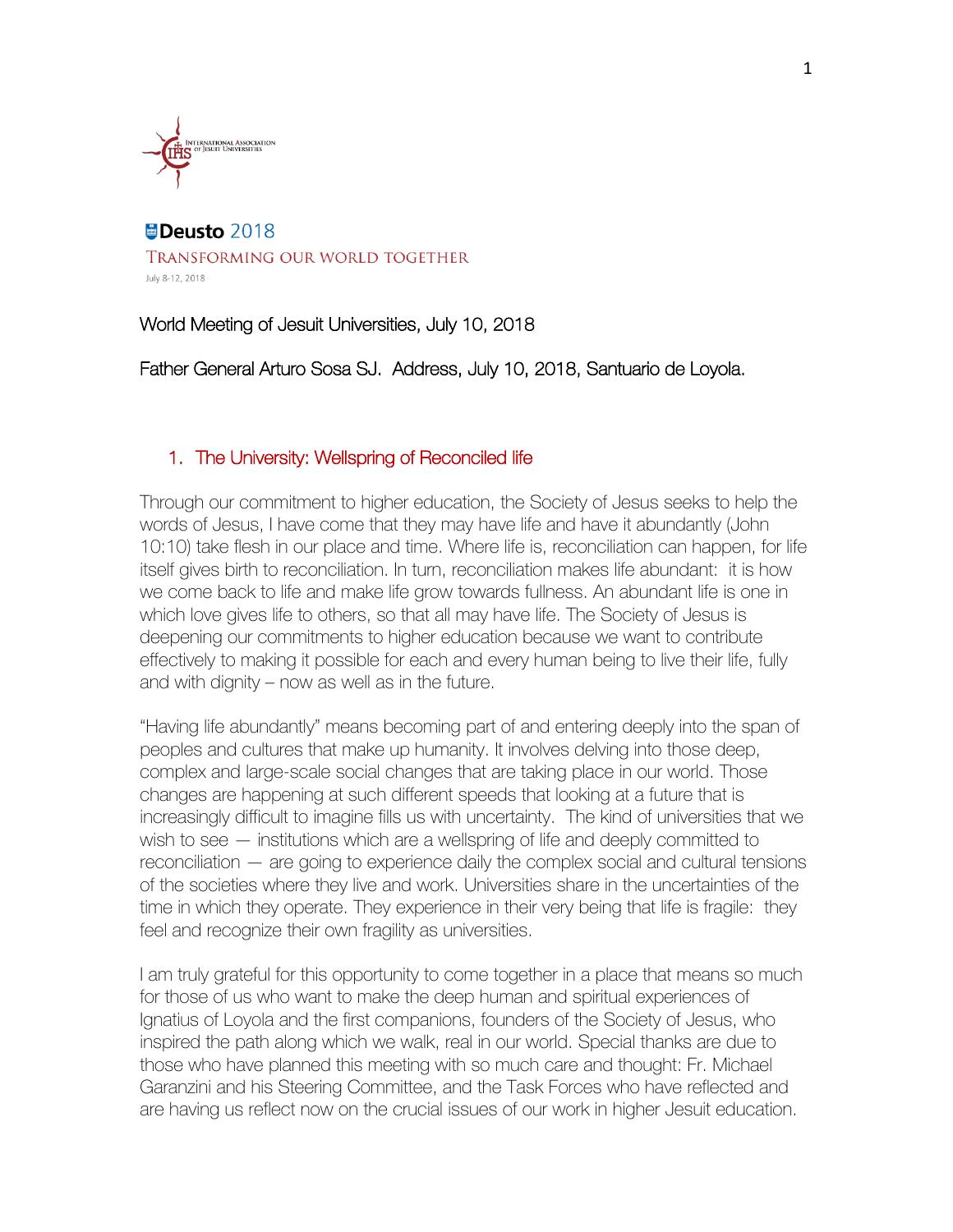Thanks too to the University of Deusto for hosting us all at this meeting, and to the Shrine of Loyola for making us this wonderful day possible.

### 2. Why we are here

As Jesuit universities, we have been building up towards this encounter for a long time. The University of Deusto and the Shrine of Loyola are aligned with the world-wide university mission of the Society of Jesus—as were the Universidad Iberoamericana in Mexico City in 2010 and the Australian Catholic University in Melbourne in 2015. Physical locations like these allow us to create the spiritual arenas where we educators can pay attention to the mission of higher education to make life fully human.

We are here at Deusto and Loyola because they are places of spiritual as well as educational importance. We feel that we can grow here in awareness of the global dimension of Jesuit higher education, inspired as it is by the Ignatian charism of striving to make our whole world better, through reconciliation and justice. Together, we can become more global, one world-wide apostolic Ignatian body united in the rich intellectual heritage of Christian humanism.1 We have gathered to contemplate the events of our time in the same way as we find the Gospel and the Spiritual Exercises.<sup>2</sup> Looking at the world and what happens in it, as the Trinity lovingly does, means allowing ourselves to be moved by the cry of the millions of migrants seeking a better way of life; by victims of violence; by the poor who seek justice; by people who are despised because of the color of their skin or the faith they profess; and by those who are denied their rights to participate democratically in public life because people who are indifferent to the common good and the protection of the environment have monopolized power and are serving themselves instead.

For us as academics, looking upon the world that way is a real challenge, as we try to understand reality more fully, discover the roots of injustice, and help come up with different solutions to help transform our societies and our economies. That viewpoint contemplating on the world as God does, with a loving gaze—also challenges for the way we teach, for it will bring us to strive to pass on the life that flows from that perspective on reality. That way of seeing, placing the world in front of our eyes, should bring us to take up a preferential option for the poor. That will make the

<sup>1</sup> See http://www.newworldencyclopedia.org/entry/Christian\_Humanism

<sup>2</sup> Fr. Sosa is making a reference to a key passage in the *Spiritual Exercises*, a Contemplation on the Incarnation, in which Ignatius invites the person doing the Exercises to imagine the Three Persons of the Trinity "looking on all the surface and circuit of the earth, and all the people in such blindness, and how they are dying and going down to Hell and saying, 'Let Us work the redemption of the Human race.'"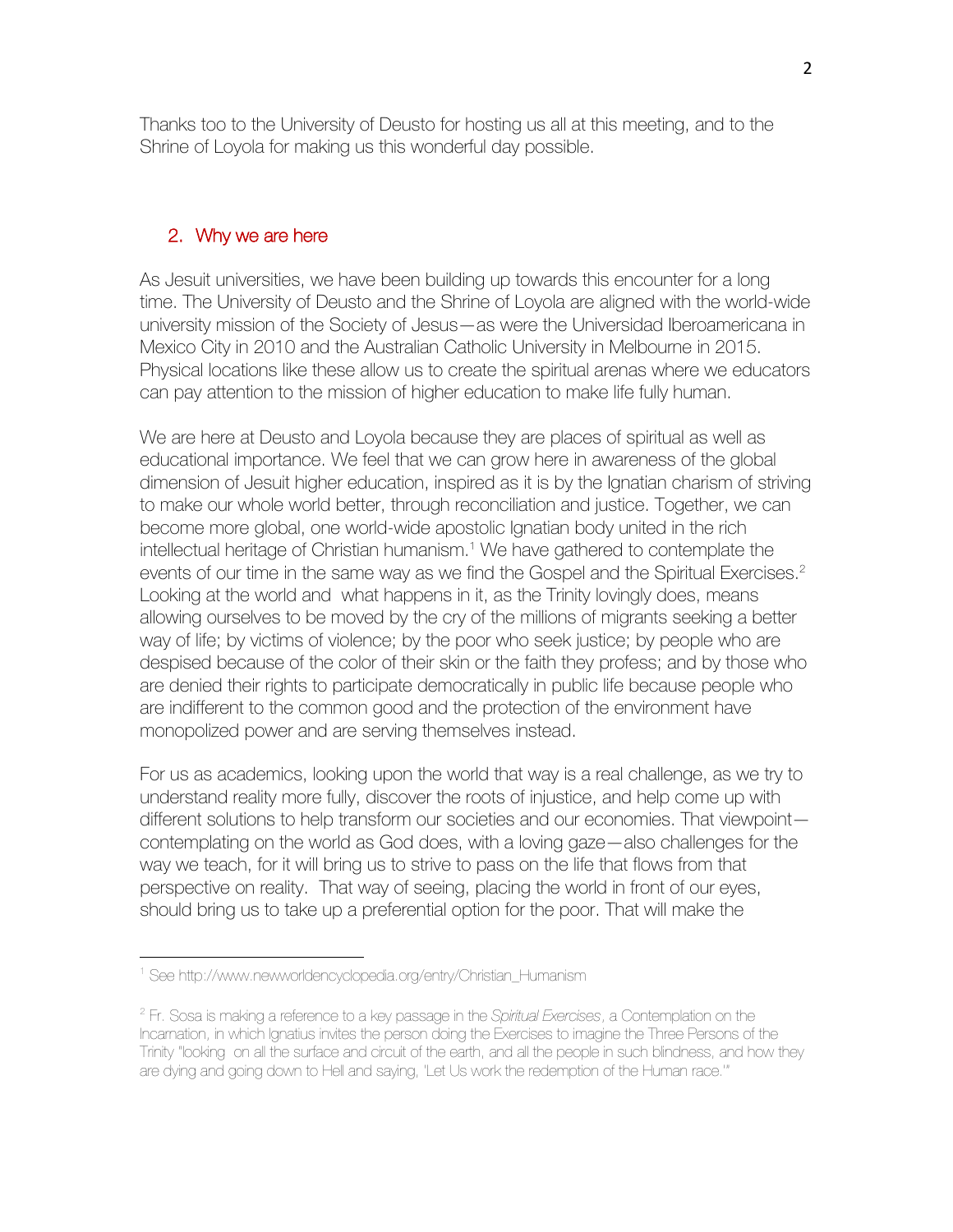university a venture aimed at transforming society<sup>3</sup>, an institution that generates life in abundance.

This challenge to our universities to look at the world differently takes on wider dimensions when we think of them in terms of global transformation. Today the commitment of universities to transforming the world is not only local and regional, but also global. Transformation involves complex and interdependent processes. So we are here to find together a way forward beyond what we can do in our local contexts, so that together we can make the deepest regional and global impact. A university that sees itself as a venture aimed at transforming society will gravitate towards the margins of society, i.e. to the people who are left out by the structures and interests that dominate in our world. Such a university will throw open its doors and windows to the people at the margins, who will in turn bring with them a new breath of life that will be source of life in abundance for what we are doing to try and transform the world/

# 3. A just and peaceful life

The 36th General Congregation of the Society of Jesus invites us to focus on the work of the universities as contributors to the mission of justice and reconciliation:

Our educational apostolates at all levels and our centers for communication and social research should help form men and women committed to reconciliation, who can confront obstacles to reconciliation and come up with solutions. The intellectual apostolate should be strengthened so that it can help in the transformation of our cultures and societies.4

Reconciliation is a message of hope based on a deep conviction about how the Holy Trinity acts throughout human history. The Father reconciles all things through the Incarnation, life, passion, death, and resurrection of Jesus Christ. He has sent us the gift of his Spirit to make us fellow-laborers in the task of reconciliation which is the mission entrusted to the community of the followers of Jesus, i.e. the Church. The Society of Jesus was born and finds its own identity as a partner in the work of reconciliation that comes by way of establishing social justice.

In our daily lives, we who share in the world-wide Jesuit mission can see that our world is nowhere near providing the conditions for peace and truly human life so deeply desired by individuals and whole peoples. We are living in the midst of large-scale

<sup>&</sup>lt;sup>3</sup> Translator's note: this is an attempted rendering of "proyecto de transformación social." The term "proyecto social" derives from Latin American social studies, is widely used in Latin American university circles and has a semantic field intimately connected with that continent. "Social project" is not an adequate rendering of the rich nuances of the Spanish term.

<sup>4</sup> GC36, Decree 1, n.34.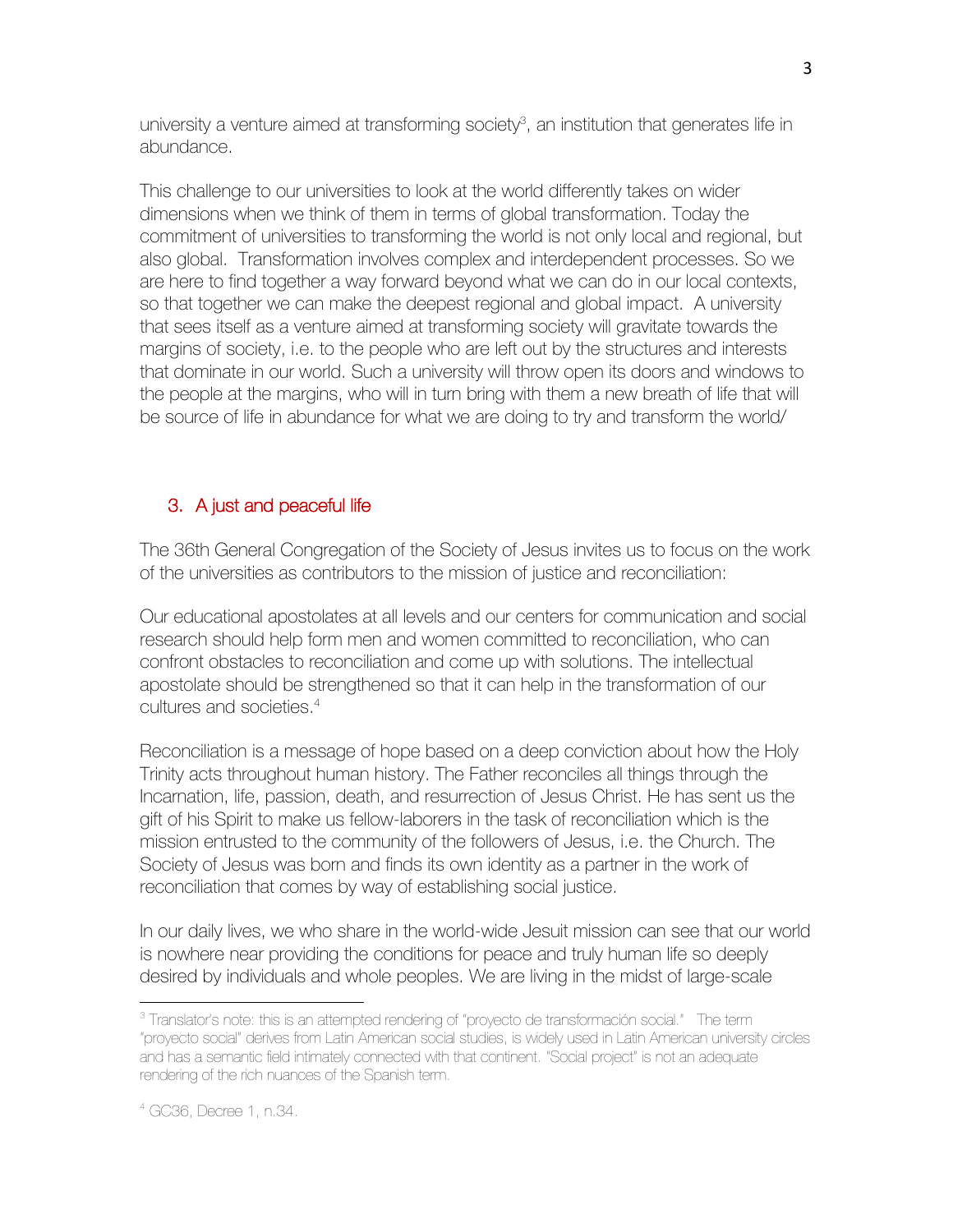historical shifts; we are witnessing a degree of inequality that is increasing poverty to undesirable levels. Various forms of authoritarianism and populism offer false promises of freedom. We note with sadness that there is not sufficient co-responsibility for caring for the earth, our common home, and that makes halting the deterioration of the environment impossible. Reconciliation with the natural world is an unfinished business - something we and our institutions need to be more responsible about.

We are anxious about the diminishment in social conscience, democratic political systems, and public decision-making mechanisms. In the middle of all that, we are also facing the enormous challenge of sharing in the new digital culture that is rapidly changing how human beings relate to each other and think. This development is not simply a revolution in technology. Rather, it is bringing about a new world which we must inhabit. The digital ecosystem is radically shifting what human culture is all about. It challenges the creativity of our Jesuit educational tradition, called upon as we are to bring to this new world the good news of humankind reconciled in Jesus through his loving and self-giving life.

Historically, Jesuit universities as institutions and ministries, have creatively risen to the challenge of difficult and complex situations by being loyal to their charism, their raison d'être. A university is a community of spiritual concern and dedicated to seeking truth. It knows that it engages in that search because it is convinced that truth is something humans can really access. A Jesuit university will always be open to recognizing intelligently that the knowledge it uses to try and express truth is always developing, and to persisting in the search for truth.

Catholic universities have an essential commitment to that search. As Pope Benedict XVI reminded us in Havana

God created humanity with an innate commitment to truth, which is why He gave us the ability to reason. To be sure, the Christian faith does not promote irrationality but rather the yearning for truth. Each human being has to seek the truth and choose to follow it when he or she finds it  $-$  despite the potential sacrifices that that involves.  $5$ 

The Society of Jesus knows universities to be exceptionally effective platforms for putting into practice the mission to foster social justice and environmental sustainability through encounter with different cultures and religions – a mission that comes from the Gospel and is inspired by it. Universities encourage the production of knowledge. One element in integral human development is producing and acquiring knowledge we need to explain and communicate what a reconciled and peaceful life looks like.

The tension between secularism and religious and ideological fundamentalism is a characteristic of our time. As a result the catholic character of universities is taking on a

<sup>5</sup> Eucharis, 28 March 2012.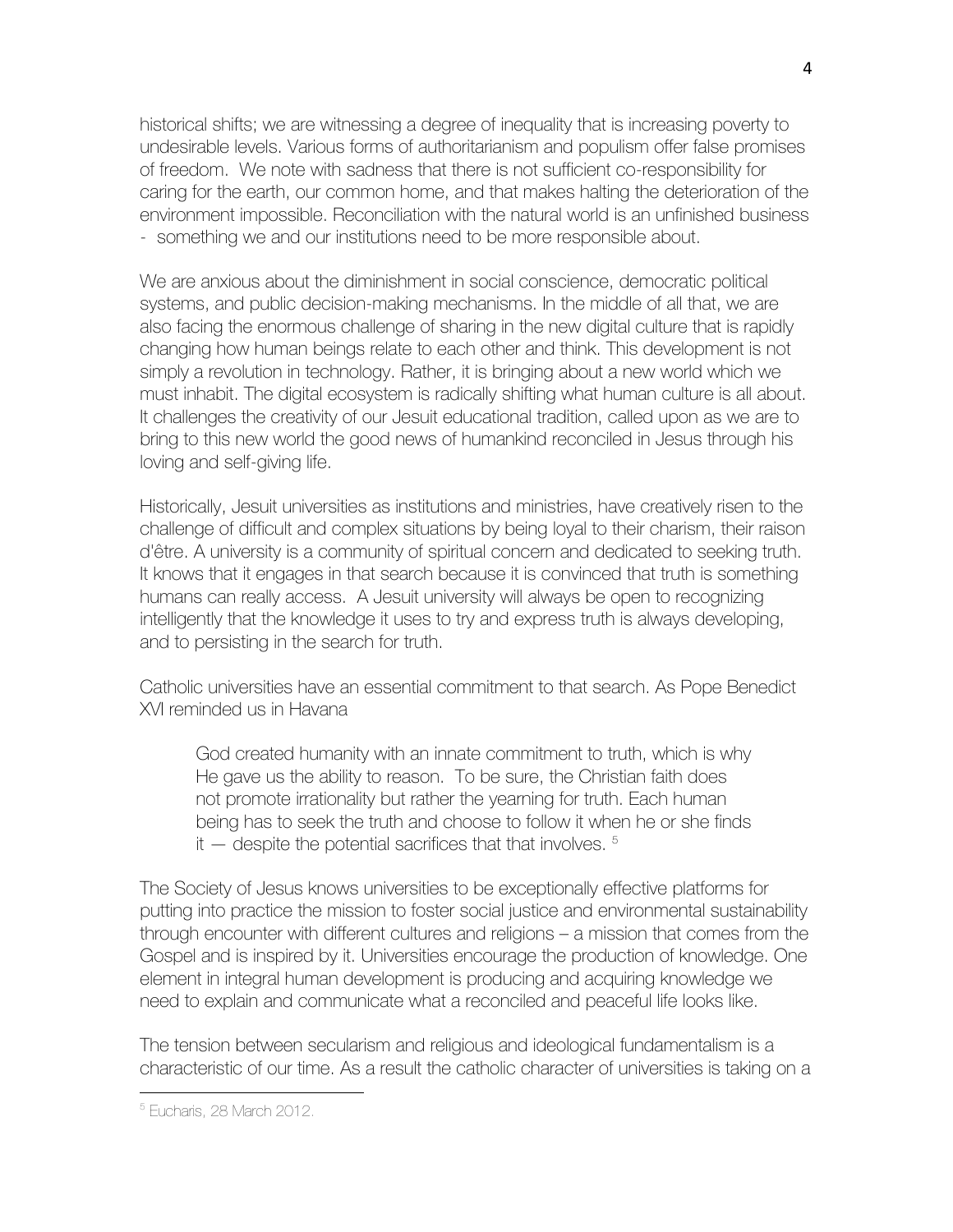new meaning and importance.<sup>6</sup> Universities are diverse environments where people can dialogue about and come to understand historical, human, and intellectual changes deeply. They are special arenas for practicing freedom - freedom to seek and find <sup>7</sup> ways of transforming society through research and teaching. In universities, the Gospel message of freedom can help identify better ways to foster human flourishing in the midst of the uncertainties and difficulties which seem to be overwhelming most people — and so bring hope to their daily lives.

# 4. The ministry of Jesuit Higher Education: a search for wisdom

For Jesuit universities, it is not enough to develop intellectual depth and share it as an element in human education and development. Jesuit universities are also called to be a form of ministry — that is, a way of announcing the Good News of the Gospel more effectively and of becoming aware of God's presence in the world and the action of his Spirit in history so that we can we can join in what the Spirit is doing and help in spreading freedom.

By working at this intellectual ministry, we are joining in the creative work of Jesus the Word by whom all things were made.<sup>8</sup> Jesuit universities are therefore called upon to create. Universities show special creativity through being several steps ahead of their time. Cherishing their history which nourishes, inspires and guides them enables them to see beyond the limits of the present day.

Jesuit universities are important places for the intellectual dimension of all the ministries of the Society of Jesus. As we know, intellectual depth doesn't produce itself automatically. Neither does the mere label "university" or "research institute" necessarily guarantee that deep thinking is going on there. The work of the mind requires effort and dedication, and includes periods of dryness that can be challenging for those who are engaged in it. Intellectual work needs to be aware of the situations of individuals and societies alike: this means that a university should look beyond its own walls and be present to the complex workings of history. Simply thinking deeply is not enough, either. The purpose of the work of the mind lies beyond the realm of thought: it is made manifest when learning makes effective contributions to making the world a better place to live.

Intellectual work is Jesuit when it is carried out, as it were, in the open air, i.e., not shut away in an office or the comfort of its own certainties and convictions; when it can

 $8$  Jn 1, 1-4.

<sup>&</sup>lt;sup>6</sup> Translator's note:,the word "católico" in this context conveys both "Catholic" (i.e. connected to the Catholic Church) and "catholic" (all-embracing, universal, inclusive).

 $7$  A reference to St. Ignatius' famous phrase, "seeking and finding God's will in everything."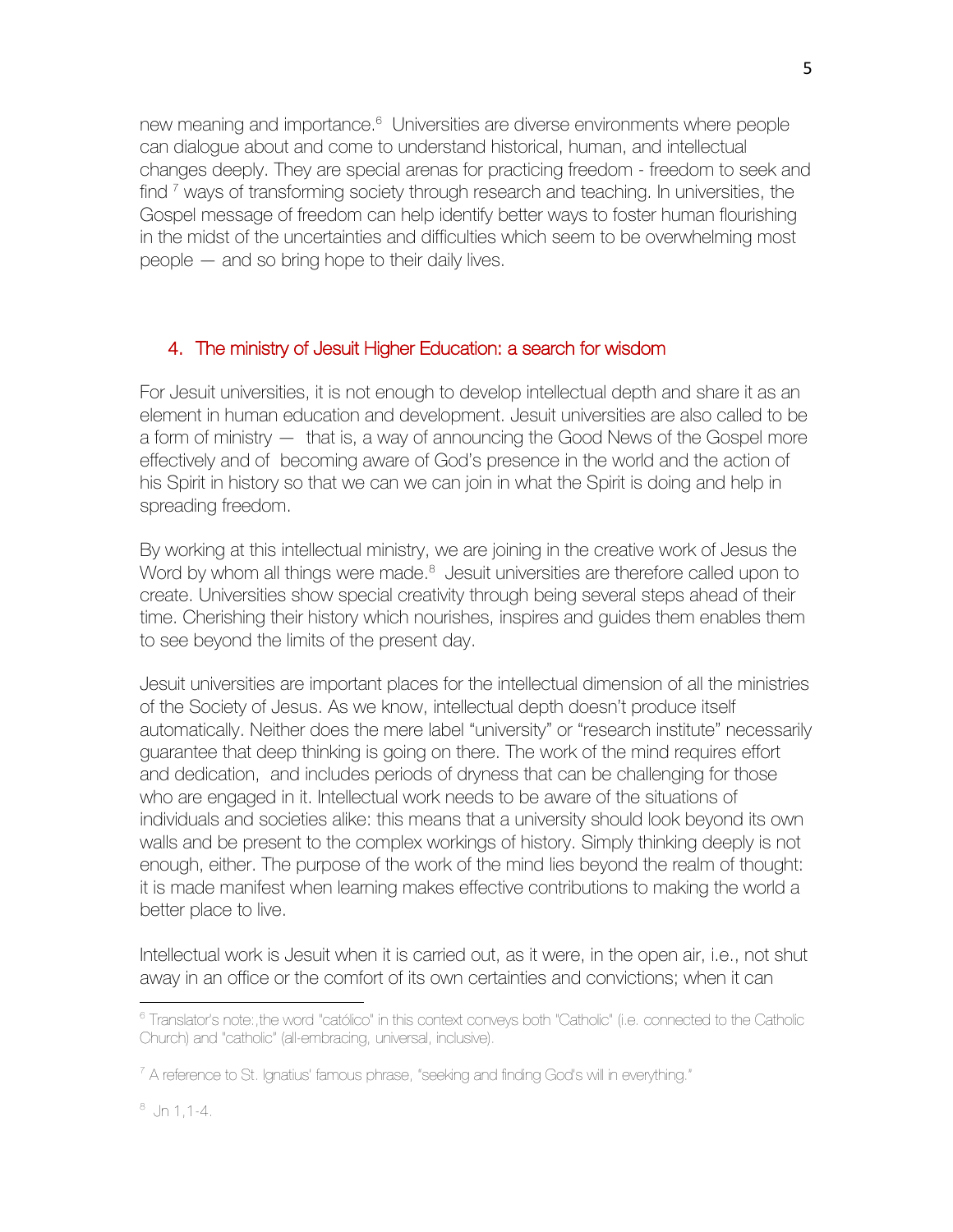dialogue with other disciplines, allowing its own position to be enriched by other perspectives and a range of worldviews, and by science and culture; when it is not shut up in its own version of the truth; when it is lived as a mission, i.e. as having been sent to help build a freer world. This ministry of intellectual work does not seek plaudits or esteem from individuals or institutions. It seeks not its own glory – but the greater glory of God.

The ministry of intellectual work involves going out in search of wisdom. Fr. Adolfo Nicolás defines wisdom as

a higher, all-embracing, profound kind of knowing, one that brings about transformation. So it is not merely scientific knowledge, i.e., knowledge *about* something, but rather *a specific kind of knowing*, a way that leads the individual to the big questions; to empathy; to dealing with other human beings compassionately and treating nature respectfully as God's gift; and even more, to the Ignatian principle of seeking and finding God in all things. $9$ 

Wisdom takes flesh in the persons of the wise, who make wisdom present among us. Acquiring wisdom doesn't mean gathering together a sum of pieces of knowledge to be stored away in the mind, books, virtual memories, libraries or mega-servers. We recognize wisdom in those individuals who think and feel with such maturity that when we encounter them, we can see in more than ordinary ways what is around and within us. Wise people love: they go out in search of the wisdom that is waiting for us to discover it, in creation and human history.

The ministry of higher education impels us towards wisdom, which involves discernment by which we come to recognize where God is "passing by,"10 across the world as well as locally. When we discern, we choose what is for the greater glory of God, i.e. the human person fully alive. And that brings up the inescapable question of whether a university makes room for discernment in its normal decision-making process.

### 5. University education for world citizenship

By "citizenship" I mean recognizing that we are part of a complex set of relationships with other people, and that together we are community. Citizens know that each individual has an essential and active part to play in the "city" (of which we are

<sup>9</sup> Fr Adolfo Nicolás SJ, *Lectio Inaugurali*s, 9 September 2011. University of Deusto

<sup>10</sup> A reference to Ex 33:22 and 1Kg 11: 19.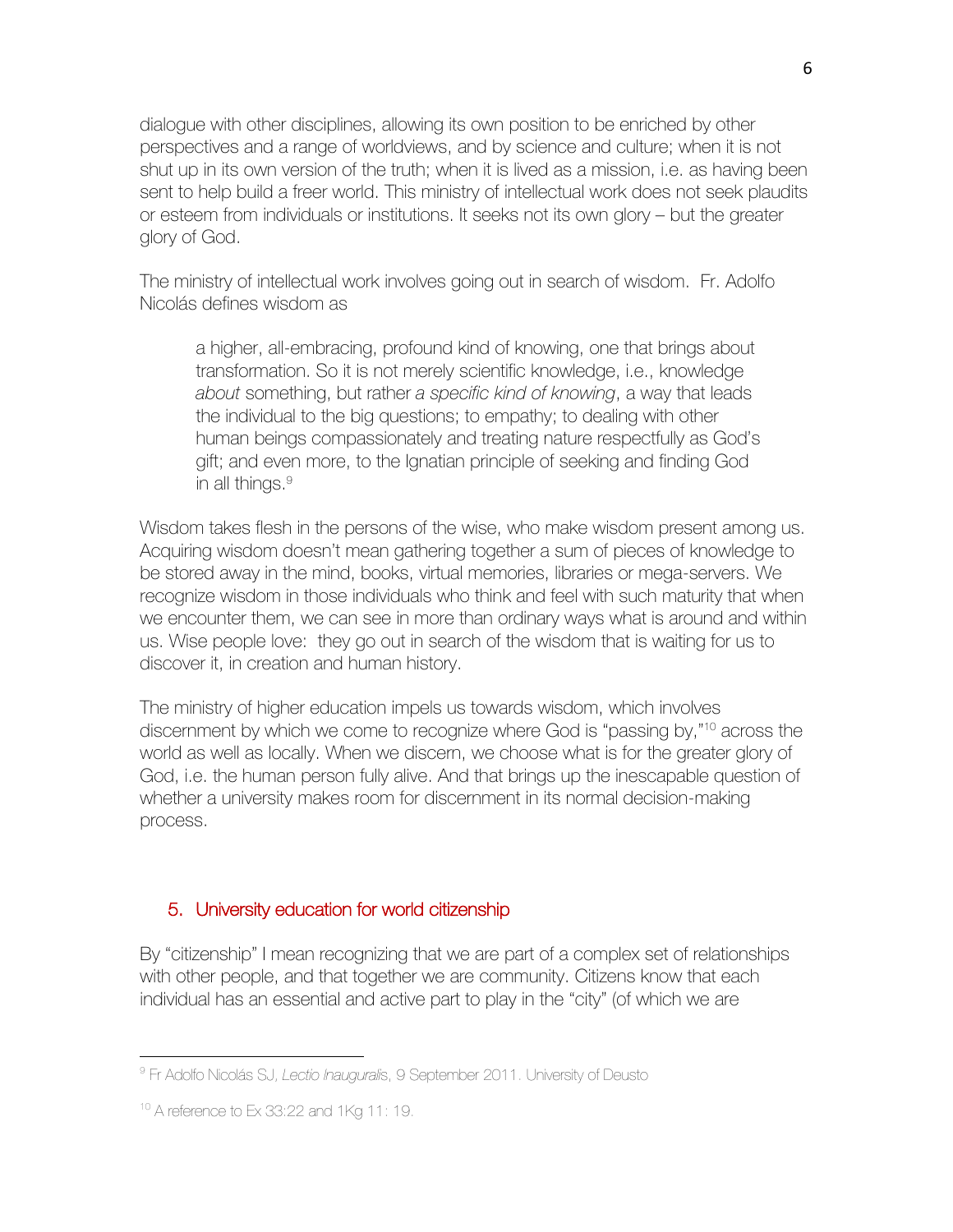'citizens'), in the "polis"<sup>11</sup> (which gives us the word "political"). Being a citizen involves identifying with something all-embracing, something greater than our own individual interests, which are always partial and limited. Being aware that we are citizens opens us up to a wide horizon that embraces the local community, wider society, and the environment. It means looking at things from the perspective of the common good and taking personal responsibility for the res publica—the things that concern and benefit a community as a whole.

Citizenship involves recognizing that other people have equal rights and equal human dignity too. When we do that, we become a full person. Others can no longer be considered as deplorable inferiors, un-deserving nuisances to be got rid of or excluded, competitors, or as potentially threatening enemies who should be wiped out. Rather, when we recognize that we are all members of a community, then we will look on others as fellow-travelers. For everyone to live life in all its fullness, we need a rich span of other people to build up our common life.

Globalization is a characteristic of this era. It has negative and positive aspects. Some scholars distinguish between globalization and "mundialization." 12 Globalization refers to the pressures that to homogenize people's behavior and culture across the world. Fruit of deep change, it reduces cultural diversity and replaces it with a mono-cultural world. In this pattern, forms of economic organization and socio-political interaction that ultimately favor transnational capital dominate, and strive vigorously to impose themselves throughout the world.

In contrast "mundialization" recognizes the creative value of cultural diversity. That creativity is the most valuable element in the exponentially increasing encounter between cultures across the planet. I understand "mundialization"—also referred to as universalization—as increased interaction among different cultural groups who nonetheless share a common vision for all humanity.

Whatever the terms and concepts we employ, we clearly need to discern the patterns and possible outcomes of the various currents of worldwide change, in order to support the ones that lead to an abundant life for all. Whether we think of these changes as globalization or mundialization, the reality is that the global flow of migrants has increased. If this increased movement of peoples also ends up homogenizing different ways of life, it will gradually impoverish the encounter between different peoples, and put multiculturalism at risk. A shift of that sort would be analogous to the

 $11$  Polis = "city" in Greek.

 $12$  Translator's note: this neologism is a borrowing from "mundialización," which is sometimes rendered as "being a global/world citizen." See Ron Israel, Global Citizenship: A Path to Building Identity and Community in a Globalized World: "a world citizen identifies with being part of an emerging world community and ... contribute to building this community's values and practice." http://www.theglobalcitizensinitiative.org/ member-projects/about/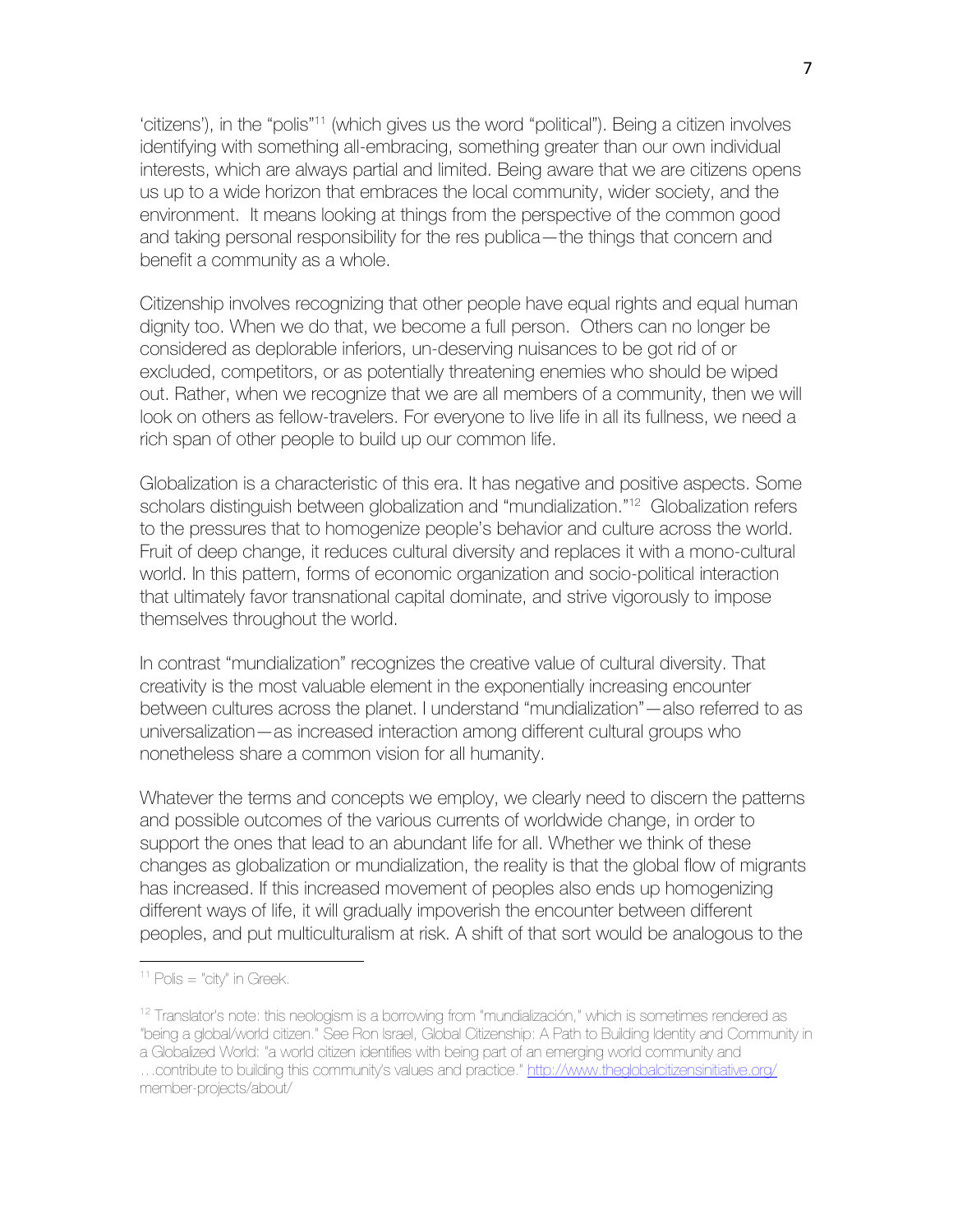impact of environmental change on biodiversity. In contrast, "mundialization" would make inter-cultural encounter more common. In the process, it would also provide an arena for spiritual experience (as an element of culture) that could help overcome fundamentalism in its various manifestations. In 2008, the General Congregation of the Society of Jesus expressed it this way:

We live in a world of many religions and cultures. The erosion of traditional religious beliefs and the tendency to homogenize culture has resulted in greater religious fundamentalism. Faith in God is increasingly being used by some to divide people and communities, to create polarities and tensions which tear at the very fabric of our common life. All these changes call us to the frontiers of culture and religion.13

Educating people to be world citizens involves laying great stress on the fact that fully human life needs a variety of cultures. The experience of cultural diversity is an opportunity for enriching human life. We want to educate people who are intelligent about and conscious of their own culture (inculturation) and who therefore know and feel that that they are members of the whole human community; people who can joyfully accept the cultures of other human beings (multiculturalism) and relate to them; and people whose lives are enriched by the span of cultures that includes their own (inter-culturalism). Viewed from this angle, universality (which is another way of saying world citizenship or mundialization) can be a force for social justice, fraternity, and peace.

Seeing ourselves as world citizens should be one of the outcomes of studying or working in a Jesuit university. It is an essential element in the kind of humanity that Jesuit education seeks to support and foster. We must also make it possible for our students to hear the call to serve society as a personal commitment. Direct involvement in the political sphere means putting oneself at the service of reconciliation and justice – something both necessary and complex. Making that possible for at least some is part of our work in education. Educating political leaders is one of the most important things we can do to improve societies across the globe.

#### 6. Who we are is what we do to help

In the changing realities of our current university environment, merely feeling or proclaiming that we have inherited the rich patrimony of Jesuit educational does not mean that that fact is actually true. Living in the tension between loyalty and creativity will make demands on the magis of our religious inspiration. Loyalty means more than just holding on to the names of our institutions or symbols from the long tradition that we wish to continue to belong to. Real loyalty shows itself when we find new ways of

<sup>13</sup> GC 35. Decree 3, n. 22.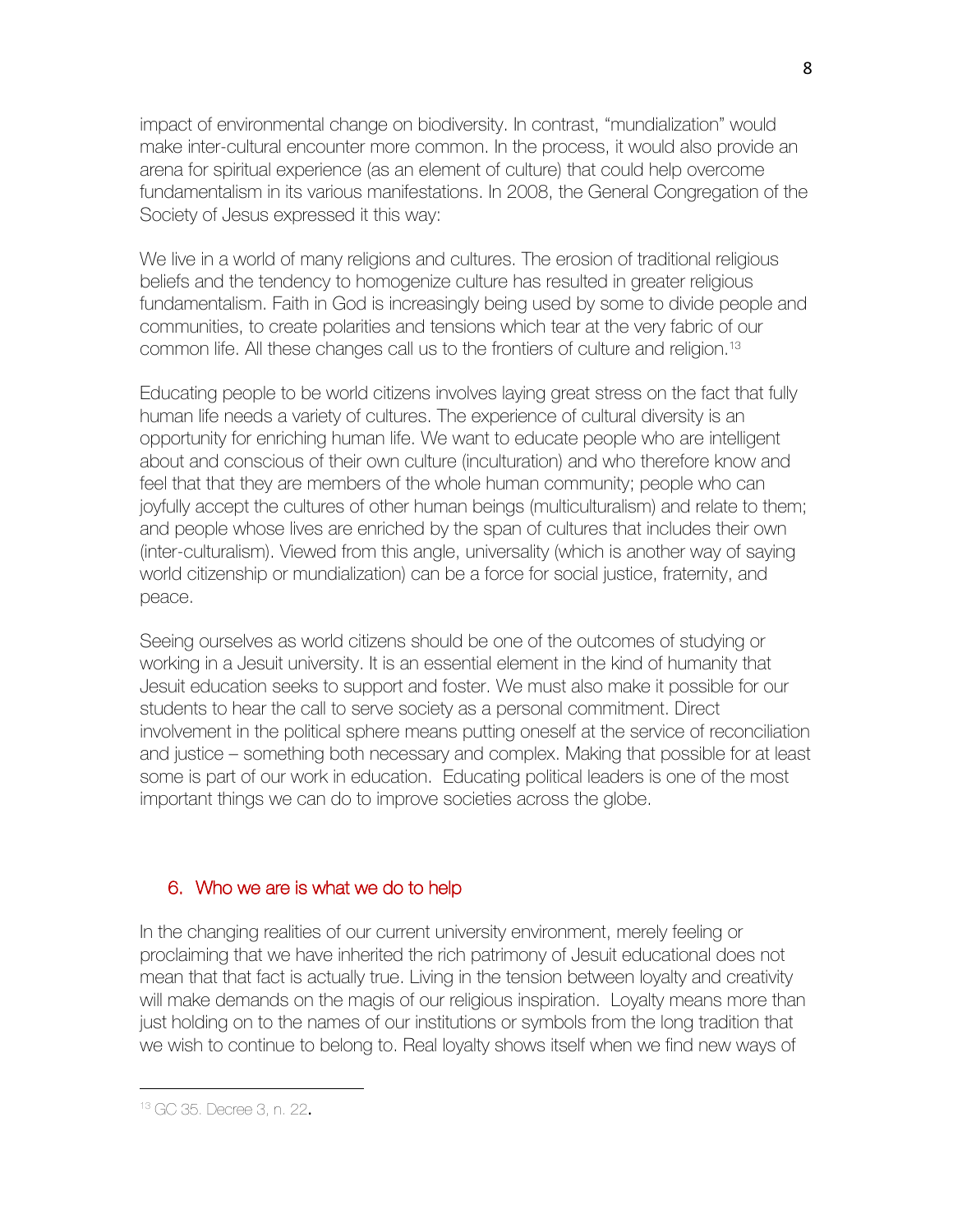addressing the challenges of our times. Being loyal to our historical tradition means responding to the signs of the times creatively, by drawing on the identity that binds us to that tradition.

What binds us to our tradition is what has been called Jesuit educational humanism. Our education is humanist because it supports the growth of each person and cares for him or her as a unique individual. That then helps them to go beyond themselves, can take up responsibility for all humankind, and open themselves up to the transcendent.

Drawing on our identity allows us to help people commit to building a more humane world, through fostering justice and reconciliation among individuals, peoples, and the environment. That task needs spiritual and intellectual depth to understand people in their particular contexts and rejoice that we are part of and can interact with the world's span of cultures. Our humanist tradition is inculturated, because it has roots in every place. It is also a form of dialogue, because it is about connecting with other cultures and traditions; and it is inter-cultural, because the encounter between cultures enriches it. Openly exchanging ideas between cultures and religious traditions, Jesuit educational humanism weaves together the strands of personal and local relationships with the complex realities of the world.

That is why the very core of our university work is not simply the development of the professional skills of each individual but rather their overall education. We hope that graduates of Jesuit universities are recognized not only for their ability to work at high standards in a competitive market, but also for their human qualities. At a time when life-opportunities for entire peoples are being thwarted, we do our best to open up new avenues for reconciliation. We seek both to be and to form what Jon Sobrino, S.J.<sup>14</sup> calls people who are poor with Spirit, who freely give of their very selves and who enrich everyone's existence by making life more human. Our intention is to educate persons of integrity who will take up responsibility for themselves, for others, and for the earth that we all inhabit.

The entire university community is called upon to embody the identity that guarantees creative loyalty to the Jesuit educational tradition. Universities are educational communities made up of researchers, professors, staff, administrative leaders, students, and alumni. As a Jesuit university meets new situations, each person and each sector has different and complementary responsibilities for living out that identity and sharing it in such a way as to keep the tension between credibility and loyalty to tradition vibrant.

The identity of a Jesuit university does not correlate directly with how many Jesuits work there. Rather it is about sharing the spirit that moves in a university, its common culture, and unity in a shared mission. We hope that many Jesuits will indeed engage

<sup>14</sup> https://www.ignatianspirituality.com/ignatian-voices/21st-century-ignatian-voices/jon-sobrino-sj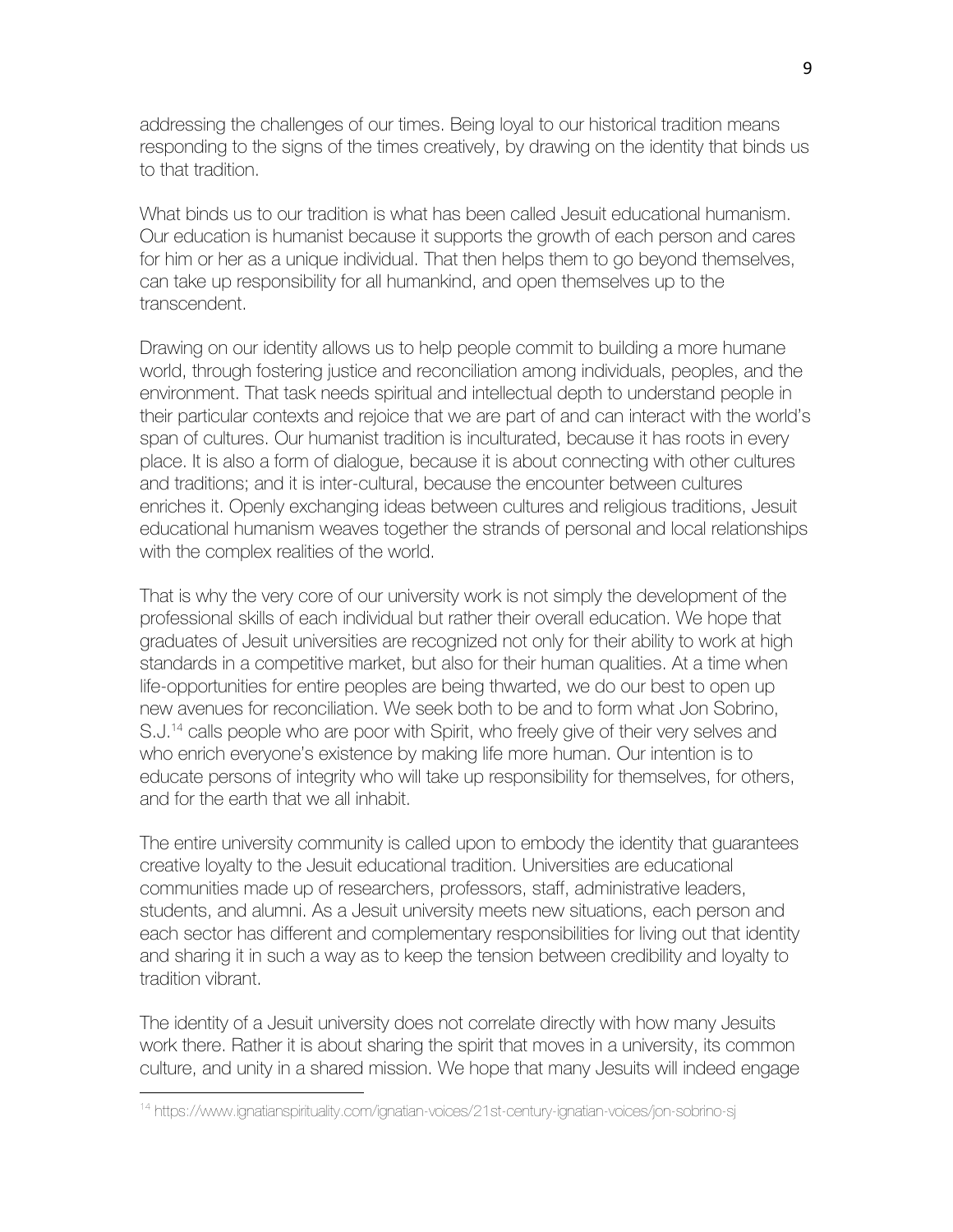in all the complex dimensions of university work, in colleagueship with the many people who have been called upon to further this fruitful educational tradition in a spirit of creative loyalty. Above all, we Jesuits hope to have many lay colleagues with whom we can together advance the work of our universities.

The university work we have been sent to engage in is an aspect of the reconciliation of all things in Christ. Jesuit universities can be a wellspring of life because they have received that gift from Jesus who sacrificed his own life. Being aware of the missionary nature of university work, maintaining it, and developing produces intellectual and pedagogical fecundity. The service that our universities provides to society is a dimension of what Jesus tells his disciples: 'Go into all the world and proclaim the Gospel to the whole creation" (Mark 16:15).

The magis <sup>15</sup> that is essential to who we are should inspire us to make the university more of a generator of action to fulfil its mission better. Let me mention two current challenges facing the magis as it relates to our universities. The first one is overcoming geographic and social limitations. We have been sent to places that are not easy to reach and where others have not gone. Jesuit university education should to be open to all. We have been particularly called to reach out to the marginalized and impoverished, to refugees and people who have been displaced due to the influence of unjust political relations. A new era of knowledge-sharing is now giving us the educational tools to reach remote or socially marginalized locations. A few months ago, I was able to join in the smiles of a group of young people in the north of Sri Lanka who have graduated from college, thanks to the joint efforts of the Jesuit community in the area and Jesuit Worldwide Learning. I am sure that many of you have had similar experiences, in refugee camps, rural areas or deprived neighborhoods in the major cities around the world. Places in our world where there is social limitation are signs of the times that challenge us to put a spirituality molded by the magis to work. In this domain, what more can our universities do? What can they do better?

The second challenge has been given us by the 36th General Congregation, which has invited us to develop a culture of protecting the vulnerable. This may be the most complex mandate given by GC36 to the whole of the Society of Jesus. To bring about a cultural change to the point that each and every human being can enjoy a secure, healthy environment is going to be a long-term endeavor. Success will require us to reflect deeply and discern carefully about how to make the best use of our particular gifts and abilities. Making that cultural change happen will involve confronting the unjust structures of today's societies—with all the risks that that involves.

A culture that emphasizes safeguarding would be a shining example of paying attention to human rights. Universities bring about cultural change. The call to build a culture that protects the vulnerable is an opportunity for us to engage in practical, long-

<sup>15</sup> For various definitions, see https://www.ignatianspirituality.com/what-is-ignatian-spirituality/magis-video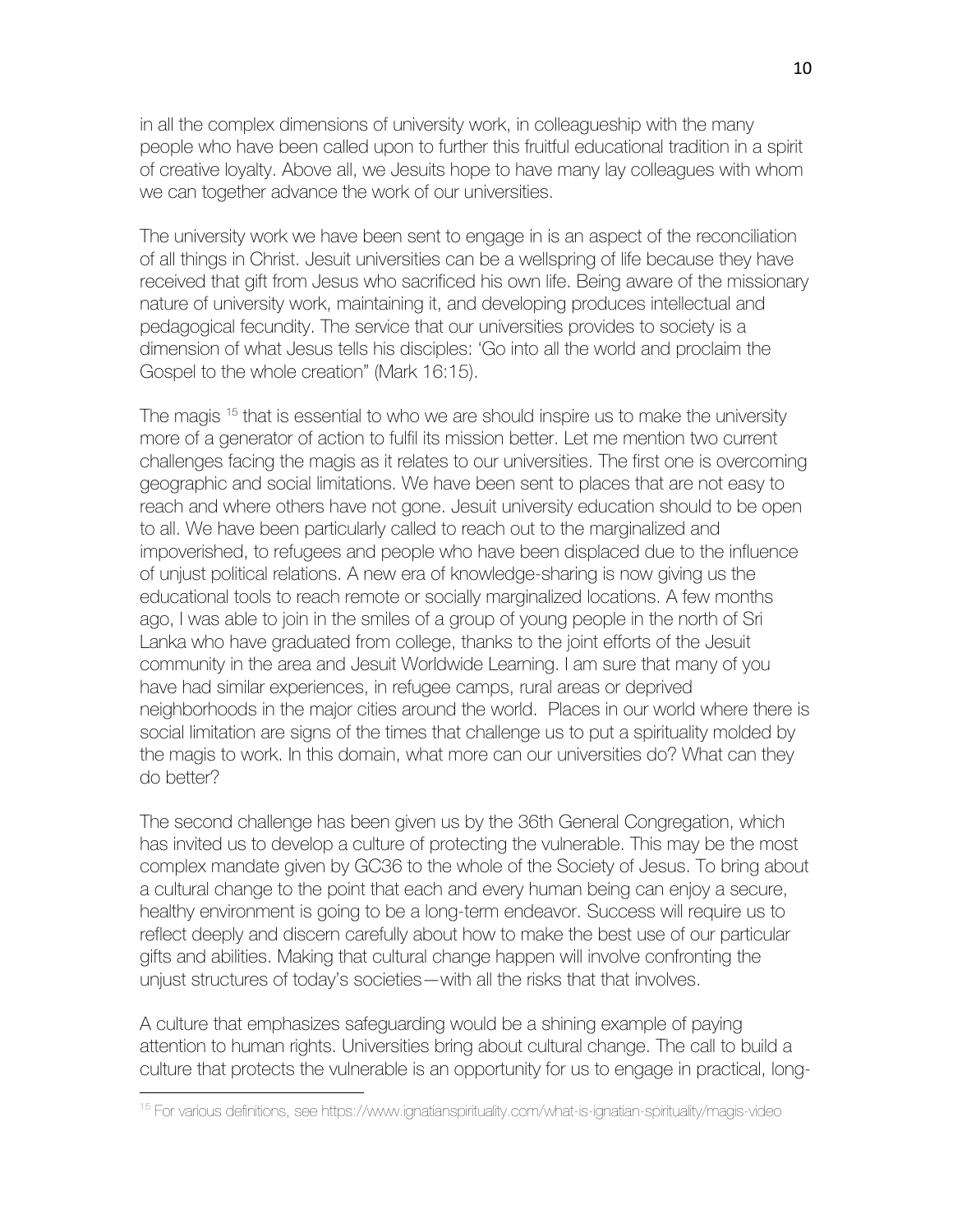term work in this important aspect of fostering reconciliation and justice, and providing the conditions for integral human flourishing. I have tasked the Secretariat for Social Justice and Ecology with coordinating the work of the entire Society of Jesus in this area.

# 7. Joining together to be more—and better

GC 36 also provides some guidelines for enhancing the impact of universities as wellsprings of life and reconciliation:

Discernment, collaboration and working in networks offer three important perspectives on our contemporary way of proceeding. As the Society of Jesus is an 'international and multicultural body' in a complex, 'fragmented and divided world', attention to these perspectives helps to streamline governance and make it more flexible and apostolically effective.16

Jesuit universities make visible the fact that the whole Society of Jesus is international and multicultural. They exist and work in the midst of a fragmented and divided world. When our universities practice discernment, they gain access to the source of the life that they strive to pass on to others. They grow in freedom to follow the way of life that flows from that same wellspring. Discernment keeps us in touch with our dreams of that better world which research, knowledge, teaching and social engagement all aim at creating. Discernment guides and gives meaning to our plans for making the best use of a university's resources.

Universities can only function when people work together: that is why we stress that universities are communities. We all know that collaboration is an unfinished task, both within our universities and between our different universities and with the host of potential groups and institutions that await our becoming partners with them.

The General Congregations of the Society of Jesus that have come after the Second Vatican Council<sup>17</sup> have defined collaboration as part of Jesuit identity. We are aware that as "this least and collaborative Society"<sup>18</sup> we work together with something much greater than ourselves and which does not depend on us. As an apostolic body, the Society of Jesus tries to work together to the best of our abilities in the mission of justice and reconciliation. We share that mission with the members of the Church and

<sup>16</sup> GC 36, Decree 2, n. 3.

<sup>17</sup> Translator's note: following the Second Vatican Council (1962-65), the Society of Jesus has held General Congregations in 1965-66 (GC 31), 1974-5 (GC 32), 1983 (GC 33), 1995 (GC 34), 2008 (GC 35), 2016 (GC 36).

<sup>&</sup>lt;sup>18</sup> An adaptation of a famous phrase of St Ignatius.